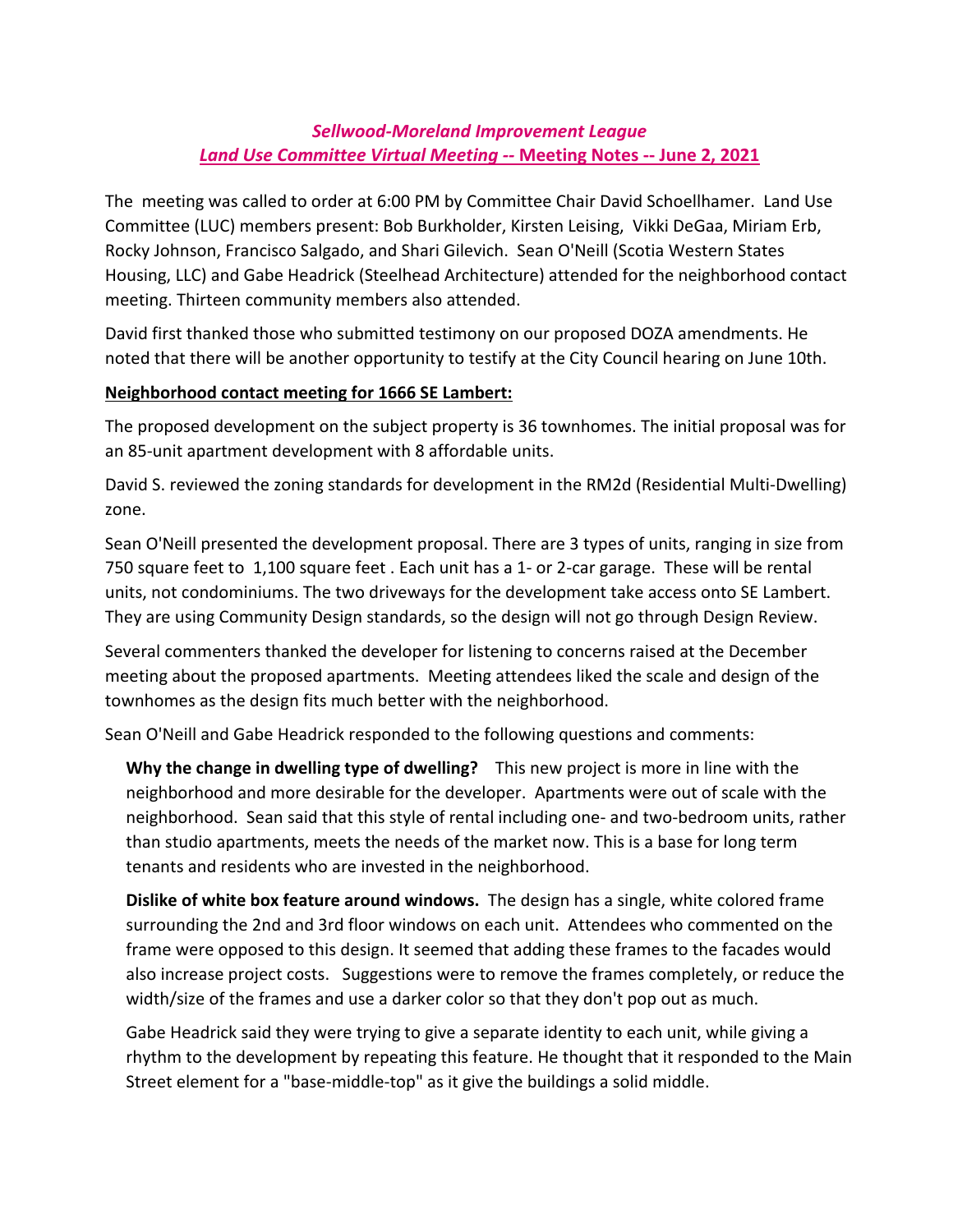Sean said they were about 45 days out for the final design, so they have time to consider these comments and possibly make changes.

**What are the setbacks?** Sean described the patios for units that front SE Milwaukie or SE 17th. Gabe said the setback is a bit less than 10 feet to the inset door; a reduced setback is allowed because the first floor is raised.

**Are trees being preserved to keep the tree canopy?** Sean said they will preserve trees if possible, especially on the south side of the site, but can't promise yet which trees will remain.

**Options for a grey and black color scheme?** Attendees asked if other colors that would blend in with the neighborhood were possible. Sean said the color scheme can still be reviewed.

**Is there a better design for the facades of the buildings facing Lambert?** The proposed design has the sides of buildings facing Lambert. It was thought that the sides facing Lambert should be more aesthetically pleasing and relate to the front of the homes on the north side of Lambert. It was suggested that the Lambert side would be more attractive with landscaping to better relate these units to the homes on the north side of Lambert and to improve the pedestrian experience along this well-used link. Other ideas were to add windows or a front porch feature on the Lambert side.

Sean said they had looked at other designs, but the proposed design is the most effective on this tight site. They can look at some way to improve this north facade, maybe adding windows, and will consider landscaping and other suggested features.

**What are considerations for pedestrian safety at the driveways on Lambert?** Sean said that no warning system was planned for vehicles exiting the development, but they were very cognizant of safety.

**Other safety concerns:** The developer was encouraged to be more mindful about safety and to plan for safety of the development. Sean thought that with more residents, there would be more eyes on the area, thus improving security. There will not be security personnel on site, but residents of the development will have a maintenance and security hotline.

**Will there be an east-west pedestrian connection (17th to Milwaukie)?** Sean said that there will no longer be an east-west pedestrian way like the access now available across the church's parking lot. He did not think that a pedestrian pass-through was required in the current city code.

## **Updates on DOZA testimony and Early Assist (EA) for 5415 SE Milwaukie's proposed zone change and comp plan change**

David said that 52 people testified for our Main Street design guidelines and there was follow-up communication with the council members. From this council session, the selected amendments will be posted on June 3rd and we'll find out if any of the Main Street guidelines made it. The hearing on June 10th will be the last opportunity to testify if any Main Street guidelines made it. If